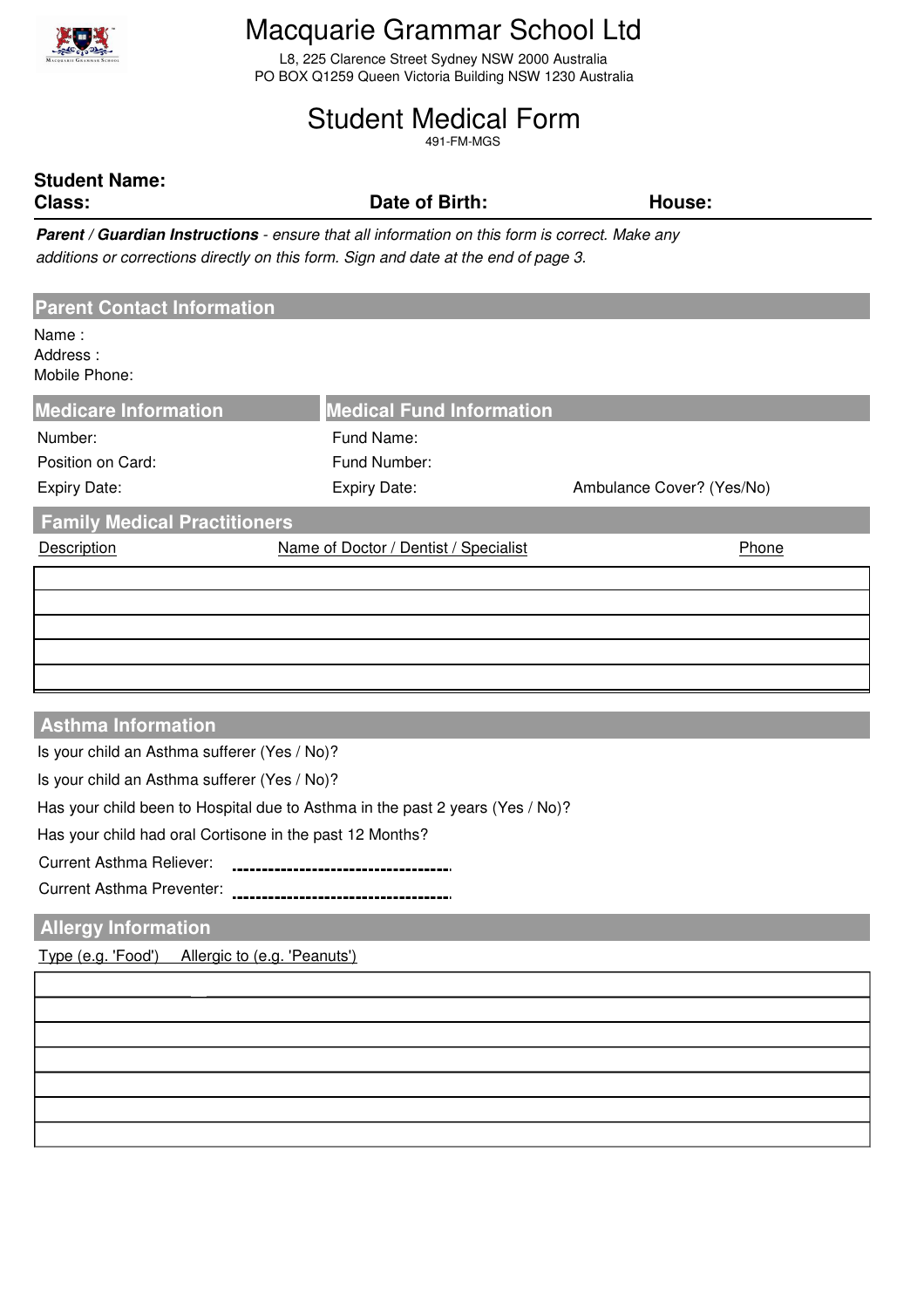| <b>Medical Conditions or Issues</b> |           |  |  |  |
|-------------------------------------|-----------|--|--|--|
| Condition                           | Treatment |  |  |  |
|                                     |           |  |  |  |
|                                     |           |  |  |  |
|                                     |           |  |  |  |
|                                     |           |  |  |  |
|                                     |           |  |  |  |
|                                     |           |  |  |  |
|                                     |           |  |  |  |

# **Immunisation Information Other relevant details**

Details **Year** 

**Medical History**

Description Year

**Medications Authorised to be Administered by a Doctor or by the student**

| Medication | Dosage | Frequency |
|------------|--------|-----------|
|            |        |           |
|            |        |           |
|            |        |           |
|            |        |           |
|            |        |           |
|            |        |           |
|            |        |           |
|            |        |           |